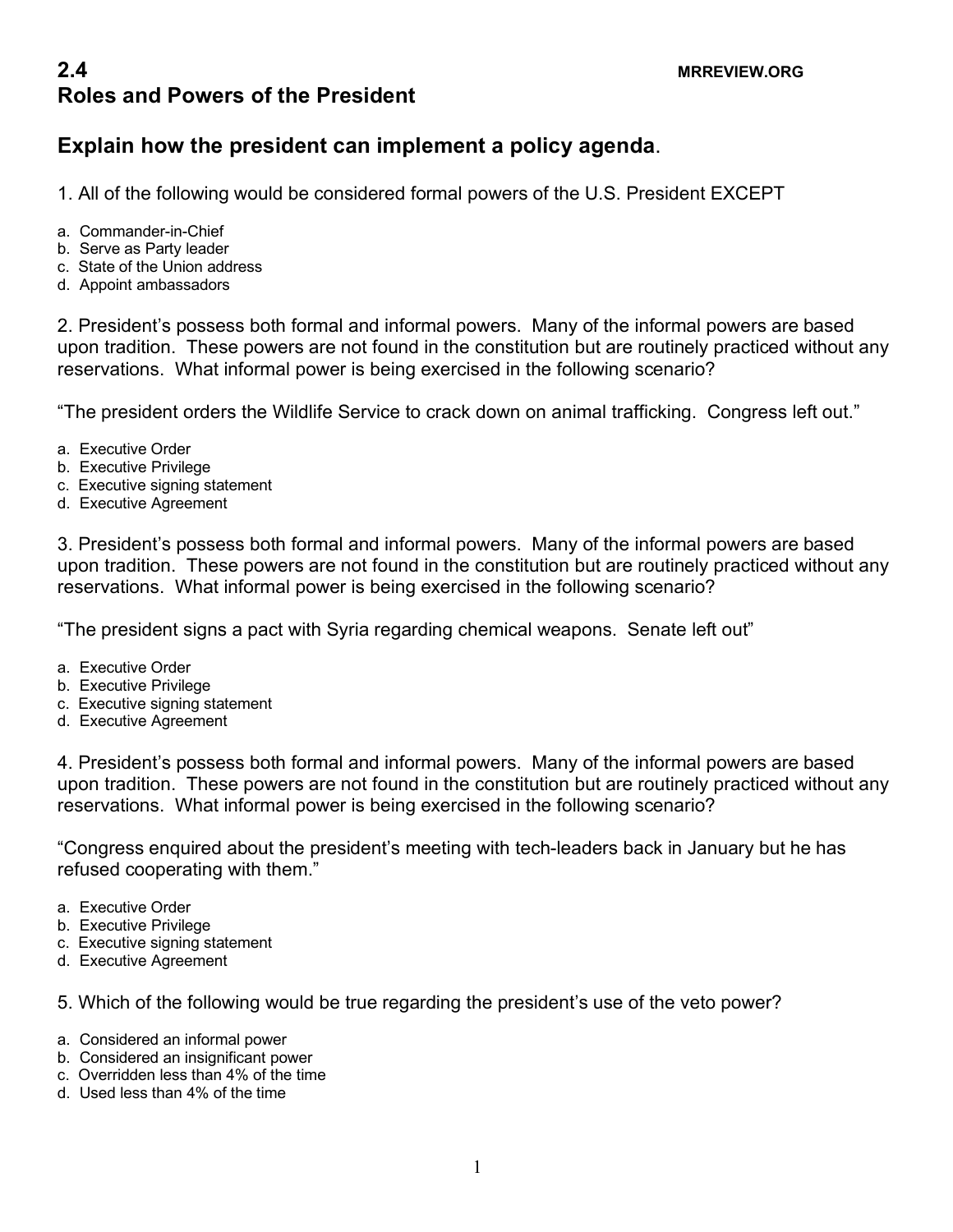6. A recent Blue Ribbon commission of lawyers wrote, "The President's constitutional duty is to enforce laws he has signed into being unless and until they are held unconstitutional by the Supreme Court or a subordinate tribunal…The Constitution is not what the President says it is."

What presidential practice do you suppose these lawyers were responding to?

- a. State of the Union Address
- b. Signing statements
- c. Veto
- d. Meeting with members of Congress

7. The power of the president has grown exponentially over the years. All of the following have helped to expand the president's power EXCEPT

- a. The increased importance of foreign policy
- b. Domestic crises
- c. Increased role of mass media
- d. A closer reading of the U.S. Constitution

8. Which of the following best represent why Congress passed the War Powers Act of 1974?

- a. Congress felt ill prepared to fight the war on terror
- b. Congress felt the need to limit the president's war making powers
- c. Congress wanted to share in the credit for foreign policy achievements
- d. Congress needed help passing a military budget

9. It has been said that impeachments provide the perfect civics lesson. All of the following lessons can be learned EXCEPT

- a. Impeachments demonstrate checks and balances
- b. Impeachments help to define the separation of powers
- c. Impeachments reveal federalism's assertion of state powers
- d. Impeachments, fueled by public opinion, reflect popular sovereignty

10. The U.S. Supreme Court has attempted to limit presidential power in a number of cases. How was the presidency limited in the case *U.S.* v. *Nixon* (1974)?

- a. Executive Privilege had limits
- b. Executive Orders were unconstitutional
- c. Signing statements had limits
- d. Cabinet authority was diminished

11. According to many political scientists the most imposing constraint on U.S. presidents is

- a. Congress
- b. Supreme Court
- c. State legislatures
- d. Public opinion

## 12. Which of the following scenarios best exemplifies a president's use of the bully pulpit?

- a. The president engaged in hard-nosed negotiations with Iran
- b. The president traveled the country giving speeches about raising the minimum wage
- c. The president submitted to Congress a piece of legislation that increased his military power
- d. The president traveled to another country for a peace summit